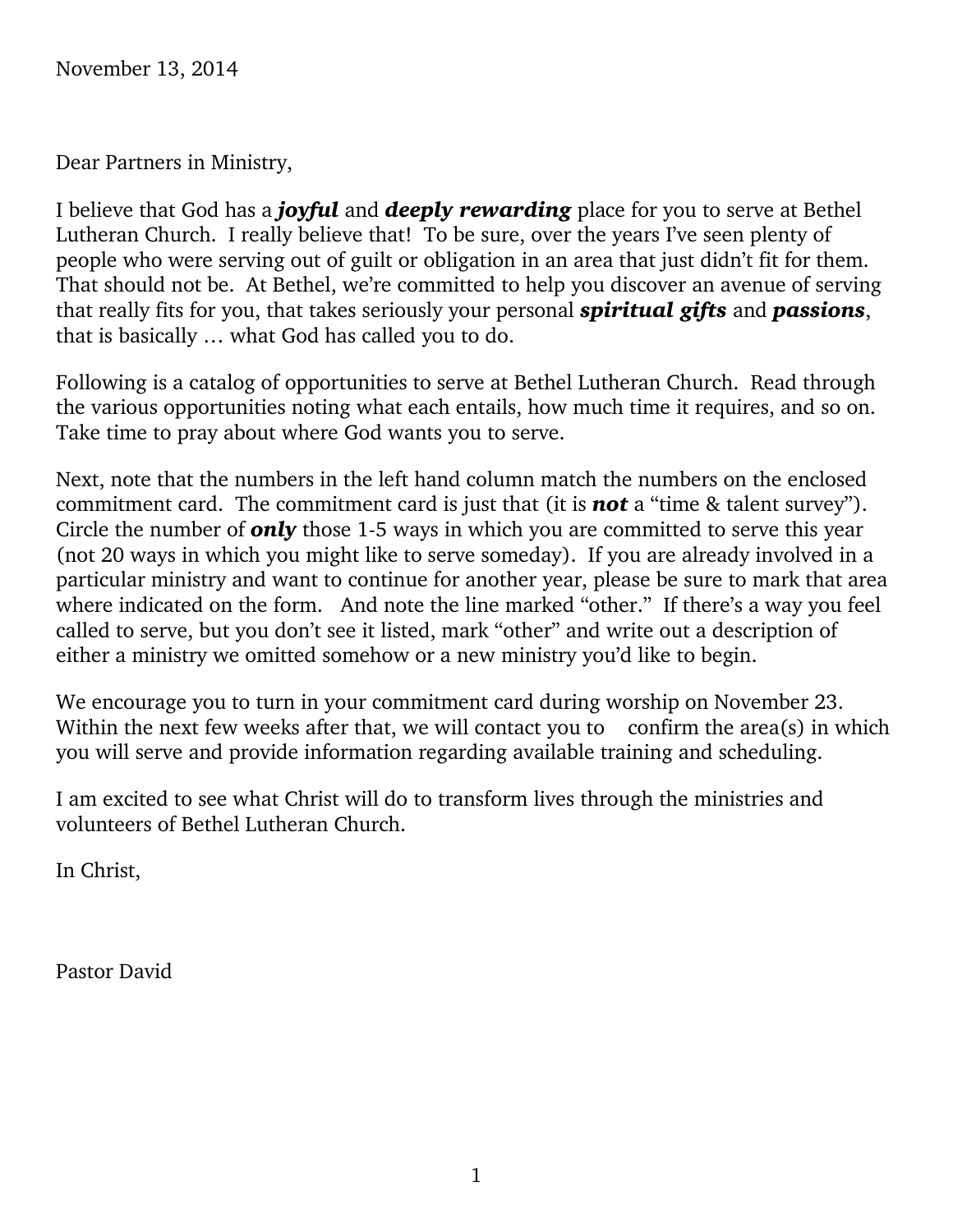## **EVERY MEMBER IN MINISTRY OPPORTUNITIES**

|     | <b>Ministry</b>                            | Description                                                                                                                                               | Frequency                                                 | <b>Time</b><br>Required          |
|-----|--------------------------------------------|-----------------------------------------------------------------------------------------------------------------------------------------------------------|-----------------------------------------------------------|----------------------------------|
|     | <b>Childrens</b><br><b>Ministry</b>        |                                                                                                                                                           |                                                           |                                  |
| 1.  | Children's & Youth<br><b>Ministry Team</b> | Plan and support Sunday school and Youth Group opportunities for<br>growth, fellowship, outreach, and service                                             | Monthly                                                   | 2 hours                          |
| 2.  | Sunday School Leader                       | Oversee group of children during Sunday School hour, prepare lesson.<br>1-6 individuals needed.                                                           | Weekly-Sundays<br>(or as shared with<br>other volunteers) | 1-2 hours                        |
| 3.  | Supply Shopper                             | Shop for Sunday School supplies for the curriculum needs                                                                                                  | Monthly                                                   | 1-2 hours                        |
| 4.  | Music leader                               | Lead the children in singing during Sunday School hour; help prepare<br>for Christmas program and special music during worship services                   | Weekly-Sundays                                            | 1-2 hours                        |
| 5.  | Sunday School Helper                       | Assist the Sunday school teacher with classroom control, attention to<br>special needs children as needed. 1-6 persons needed.                            | Weekly-Sundays                                            | 1-2 hours                        |
| 6.  | <b>VBS</b> Volunteer                       | Help as crew leader or station leader during summer vacation Bible<br>school program. 1-12 persons needed.                                                | Once a year                                               | 4 evenings<br>during VBS<br>week |
| 7.  | Set up Team                                | Help with setting up events, Rally Day, Christmas program, Easter Egg<br>Hunt, year end celebration, etc. 2-6 individuals needed.                         | As needed                                                 | 1 hour                           |
| 8.  | Food prep                                  | Prepare snacks, cookies, bars, etc. for Sunday School and/or other<br>activities for children (i.e. Christmas program rehearsals). 1-4 persons<br>needed. | As needed                                                 | Varies                           |
|     | <b>Youth Ministry</b>                      |                                                                                                                                                           |                                                           |                                  |
| 9.  | Sunday School Leader                       | Oversee group of youth during Sunday School hour, prepare lesson.<br>1-4 persons needed.                                                                  | Weekly-Sundays<br>(or as shared with<br>other volunteers) | 1-2 hours                        |
| 10. | Youth Group Leader                         | Be involved in planning and executing youth group events.<br>1-4 persons needed.                                                                          | Monthly                                                   | 1-5 hours                        |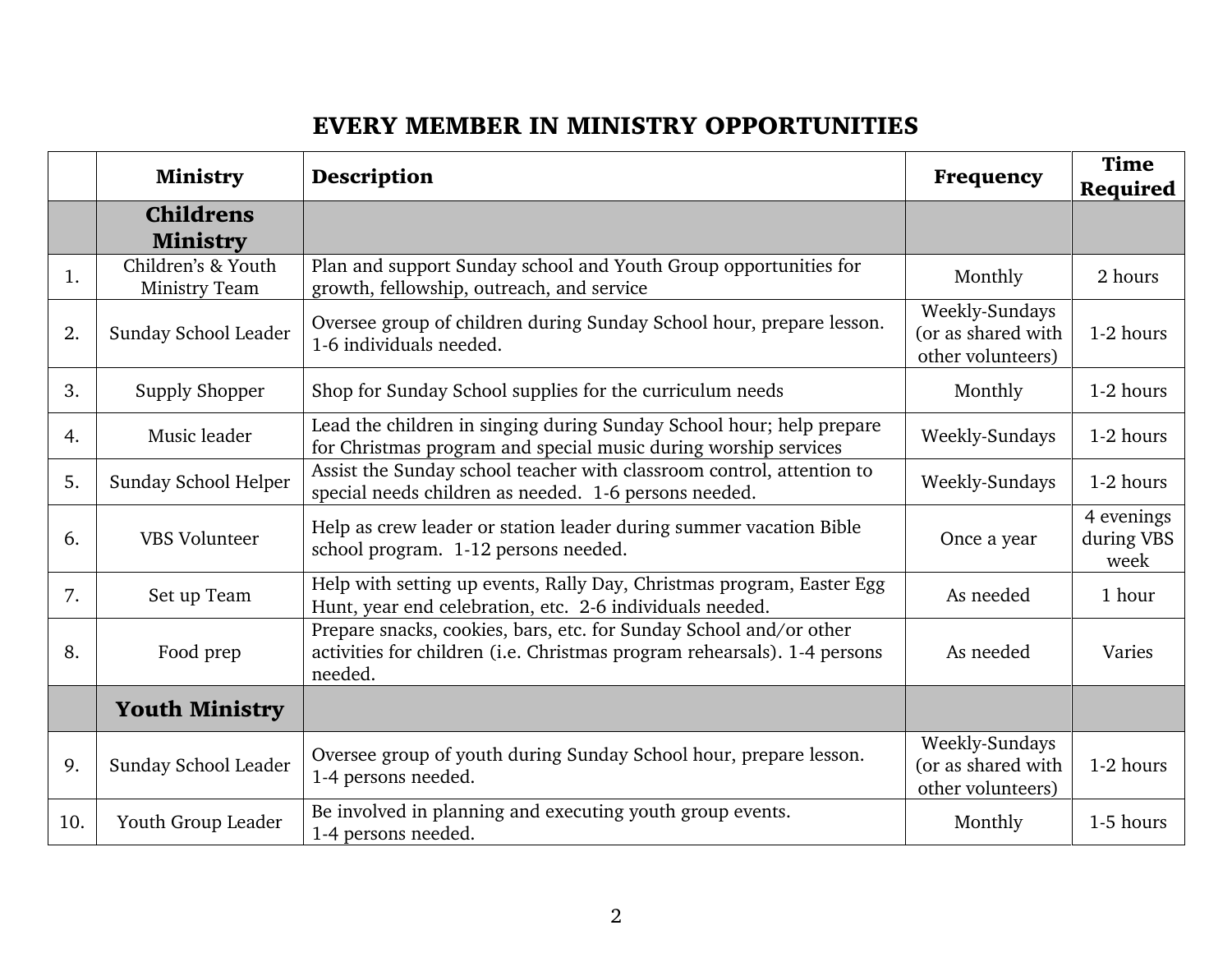|     | <b>Ministry</b>                    | Description                                                                                                                                                               | Frequency                | <b>Time</b><br>Required               |
|-----|------------------------------------|---------------------------------------------------------------------------------------------------------------------------------------------------------------------------|--------------------------|---------------------------------------|
| 11. | Chaperone-local                    | Chaperone youth group events (local).<br>2-6 persons needed.                                                                                                              | Monthly                  | 1-5 hours<br>depending<br>on activity |
| 12. | Chaperone – away                   | Chaperone youth group events when traveling; van or vehicle needed<br>for transportation of youth. 1-6 persons needed.                                                    | Quarterly                | Varies<br>depending<br>on activity    |
| 13. | Set up Team                        | Help with setting up events: Ash Wednesday meal, Confirmation meal.<br>1-6 persons needed.                                                                                | As needed                | 1 hour                                |
| 14. | Decorations                        | Help with decorating for youth events. 1-6 persons needed.                                                                                                                | As needed                | Varies                                |
| 15. | Food prep                          | Prepare snacks, cookies, bars, etc. for Sunday School and/or other<br>activities for youth. 1-4 persons needed.                                                           | As needed                | Varies                                |
| 16. | Fund Raising Assistant             | Help youth in their fund raising activities (i.e. Cinnamon Rolls, car<br>washes or other selected and approved activities). 1-4 persons needed.                           | As needed                | Varies                                |
|     | <b>Social Concerns</b>             |                                                                                                                                                                           |                          |                                       |
| 17. | Social Concerns Team               | Plan projects (a) to involve our congregation in doing hands on<br>service in our own community and (b) to send groups from Bethel<br>on mission trips to help elsewhere. | Monthly                  | 2 hours                               |
| 18. | Helping Hands: Meals               | Provide and deliver a meal to someone in need                                                                                                                             | As needed                | Varies                                |
| 19. | <b>Helping Hands:</b><br>Transport | Provide transportation to and from worship, medical appointments, etc.                                                                                                    | As needed                | Varies                                |
| 20. | Helping Hands: Visit               | Stop by and visit with shut-ins, those in recovery, etc.                                                                                                                  | Weekly or by<br>rotation | Up to $1$<br>hr/wk                    |
| 21. | Helping Hands: Tasks               | Assist with yardwork or housework for those unable to do tasks<br>themselves.                                                                                             | As needed                | 1-2 hours<br>per task                 |
| 22. | Relay for Life:<br>Co-chairs       | Go to organizational meetings; plan fundraisers; and help implement.                                                                                                      | 2-3 months per<br>year   | As needed                             |
| 23. | Relay for Life: Crafts             | Provide items for the silent auction                                                                                                                                      | As needed                | As needed                             |
| 24. | Relay for Life: Walkers            | Come and take part in the evening event – walking to support our<br>cancer survivors                                                                                      | Once a year              | 1-4 hours                             |
| 25. | Thanksgiving Dinner                | Provide food items to be given to needy families for Thanksgiving                                                                                                         | Once a year              | Less than<br>an hour                  |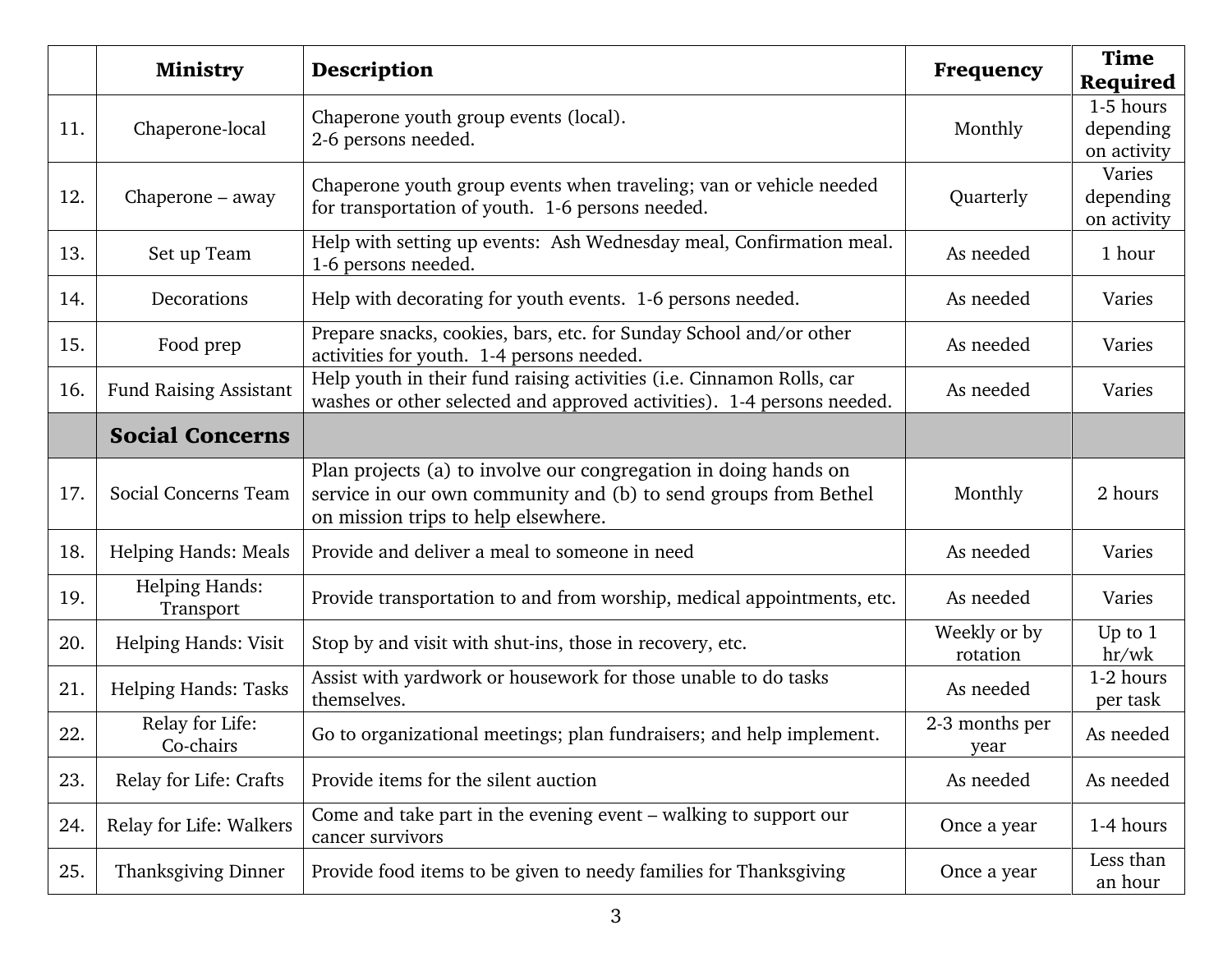|     | <b>Ministry</b>          | Description                                                                                                                                                                                                                                                                                                  | Frequency                      | <b>Time</b><br>Required    |
|-----|--------------------------|--------------------------------------------------------------------------------------------------------------------------------------------------------------------------------------------------------------------------------------------------------------------------------------------------------------|--------------------------------|----------------------------|
| 26. | <b>Giving Tree</b>       | Provide Christmas gifts for selected families                                                                                                                                                                                                                                                                | Once a year                    | As needed<br>to shop       |
|     | Communication            |                                                                                                                                                                                                                                                                                                              |                                |                            |
| 27. | <b>Office Volunteers</b> | Schedule tasks, answer the phone, computer data entry, make a variety<br>of phone calls, copying, mailing, filing, and a variety of other tasks!                                                                                                                                                             | 1 or more<br>Mornings/Week     | $9:00 -$<br>12:00          |
| 28. | Website                  | Improve, maintain, and continually update our church website                                                                                                                                                                                                                                                 | Weekly                         | As needed                  |
| 29. | Facebook                 | Regularly post information on our page. Respond to other posts,<br>questions, etc. Maximize our social network presence.                                                                                                                                                                                     | As needed                      | As needed                  |
| 30. | <b>Press Releases</b>    | Write articles for the Eclipse announcing projects and reporting on<br>events at Bethel                                                                                                                                                                                                                      | As needed                      | Varies                     |
| 31. | Newsletter Articles      | Write informative or inspiring articles for the Beacon (our church<br>newsletter) based on happenings at Bethel                                                                                                                                                                                              | Monthly                        | As needed                  |
| 32. | <b>Graphic Arts</b>      | Design logos, posters, etc for various Bethel projects and events                                                                                                                                                                                                                                            | As needed                      | As needed                  |
|     | <b>Outreach</b>          |                                                                                                                                                                                                                                                                                                              |                                |                            |
| 33. | <b>Team Members</b>      | Meet with Outreach Team to receive updates on worship attendance;<br>encourage one another as we assign and make contacts to visitors,<br>members, and persons new to our community; and pray both for our<br>members and those in our community in need of a relationship with<br>Christ and a church home. | Monthly                        | $\overline{2}$<br>hours/mo |
| 34. | TeleCare                 | Contact those who haven's been in worship for several weeks to let<br>them know they were missed, express our concern and care, and offer<br>encouragement and prayer support as needed                                                                                                                      | Monthly                        | 1-2 hours                  |
| 35. | Visitor Follow-Up        | Contact visitors during the week following worship to welcome them to<br>Bethel and answer any questions on their minds                                                                                                                                                                                      | Weekly (check for<br>visitors) | As needed                  |
| 36. | Sponsors                 | Stay in touch with new members during their first six months - helping<br>them to find their niche in a small group and a place to serve                                                                                                                                                                     | As decided and<br>agreed       | Varies                     |
| 37. | <b>Hospitality Hosts</b> | Make worshipers feel welcome by opening doors, greeting visitors,<br>giving directions, helping with the elevator, encouraging visitors to<br>stay for coffee, etc. - Need at least one person at each entrance.                                                                                             | As scheduled                   | 30 minutes<br>per Sunday   |
| 38. | Greeters                 | Warmly welcome visitors and members to the worship service – need 2<br>per Sunday.                                                                                                                                                                                                                           | As scheduled                   | 30 minutes<br>per Sunday   |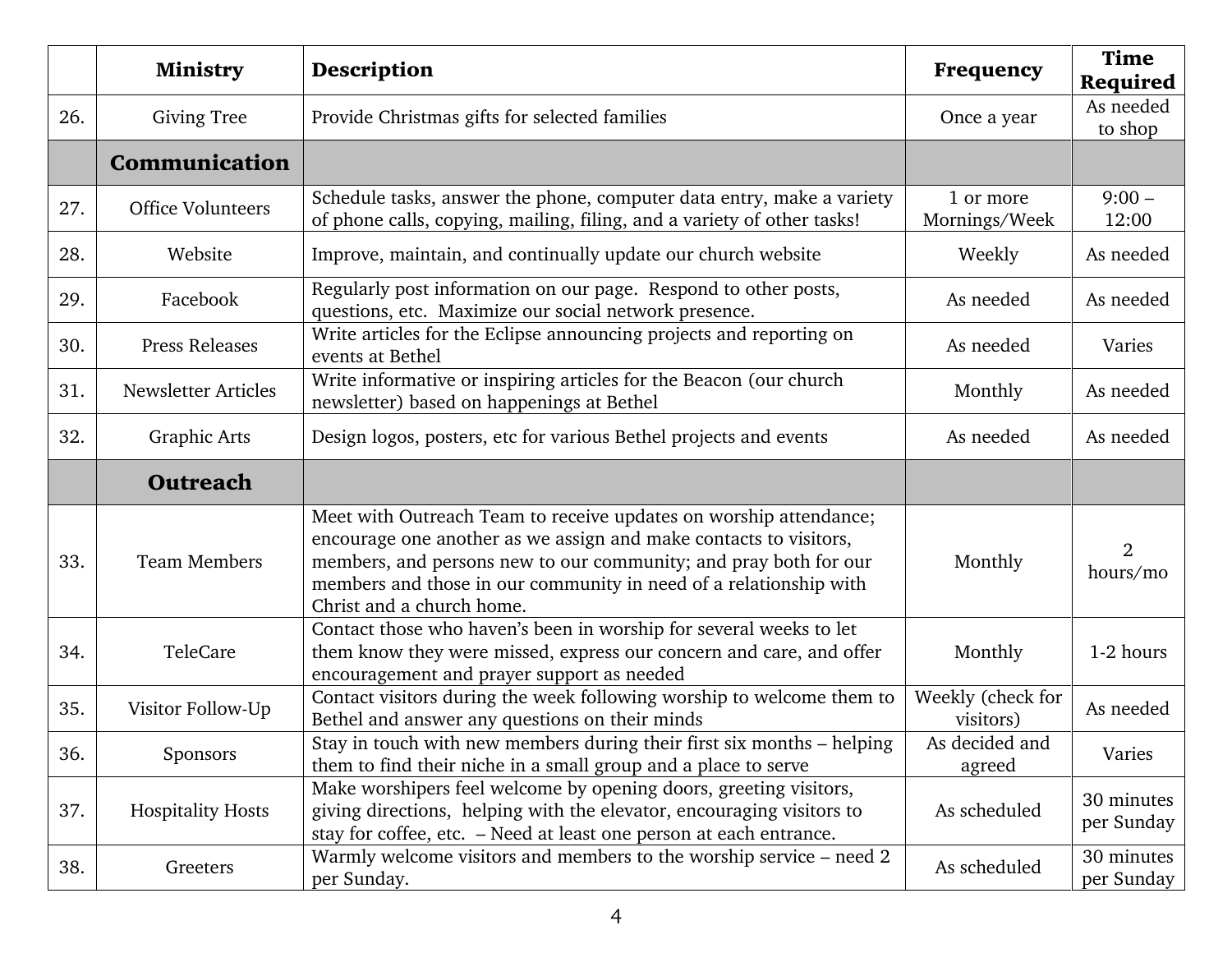|     | <b>Ministry</b>          | <b>Description</b>                                                                                                                                             | <b>Frequency</b>         | <b>Time</b><br>Required                          |
|-----|--------------------------|----------------------------------------------------------------------------------------------------------------------------------------------------------------|--------------------------|--------------------------------------------------|
|     | Fellowship               |                                                                                                                                                                |                          |                                                  |
| 39. | Fellowship Team          | Continually develop, expand, and support small groups. Plan and<br>implement larger fellowship events to which members can invite<br>their unchurched friends. | Monthly                  | 1-2 hour<br>meeting,<br>plus<br>assigned<br>work |
| 40. | Small Group Leader       | Develop a team to conduct life-changing meetings, shepherd the<br>members of your group, reach new people, and serve together to help<br>others                | Weekly                   | 1-2 hour<br>session,<br>plus prep                |
| 41. | <b>Small Group Host</b>  | Provide a comfortable meeting place with a warm and inviting<br>atmosphere for your group                                                                      | Weekly                   | 1-2 hour<br>session,<br>plus prep                |
| 42. | Parade Participants      | Take part in local parades - drive vehicle, walk, hand out candy, hand<br>out pamphlets                                                                        | 1-4 times each<br>summer | 2 hours per<br>parade                            |
|     | <b>Property Team</b>     |                                                                                                                                                                |                          |                                                  |
| 43. | Lawn Mowing              | Provide your own mower to mow church and parsonage lots                                                                                                        | Weekly in<br>rotation    | Varies                                           |
| 44. | <b>Snow Removal</b>      | Remove snow on all outside walks, parking lot, and parsonage drive                                                                                             | As needed                | Varies                                           |
| 45. | Gardening &<br>Landscape | Attention to flower beds on church property to maintain and beautify<br>our church grounds                                                                     | Weekly during<br>summer  | Varies                                           |
| 46. | Carpentry                | Rough out or finish projects in all church properties                                                                                                          | As needed                | Varies                                           |
| 47. | Plumbing                 | Plumbing repairs in all church properties                                                                                                                      | As needed                | Varies                                           |
| 48. | Electrical               | Electrical repairs in all church properties                                                                                                                    | As needed                | Varies                                           |
| 49. | General Repair           | To do repair tasks around in all church properties                                                                                                             | As needed                | Varies                                           |
| 50. | Floor & Tile work        | To help with tile or flooring installation and repair in all church<br>properties                                                                              | As needed                | Varies                                           |
| 51. | Painting                 | Inside and out of all church properties                                                                                                                        | As needed                | Varies                                           |